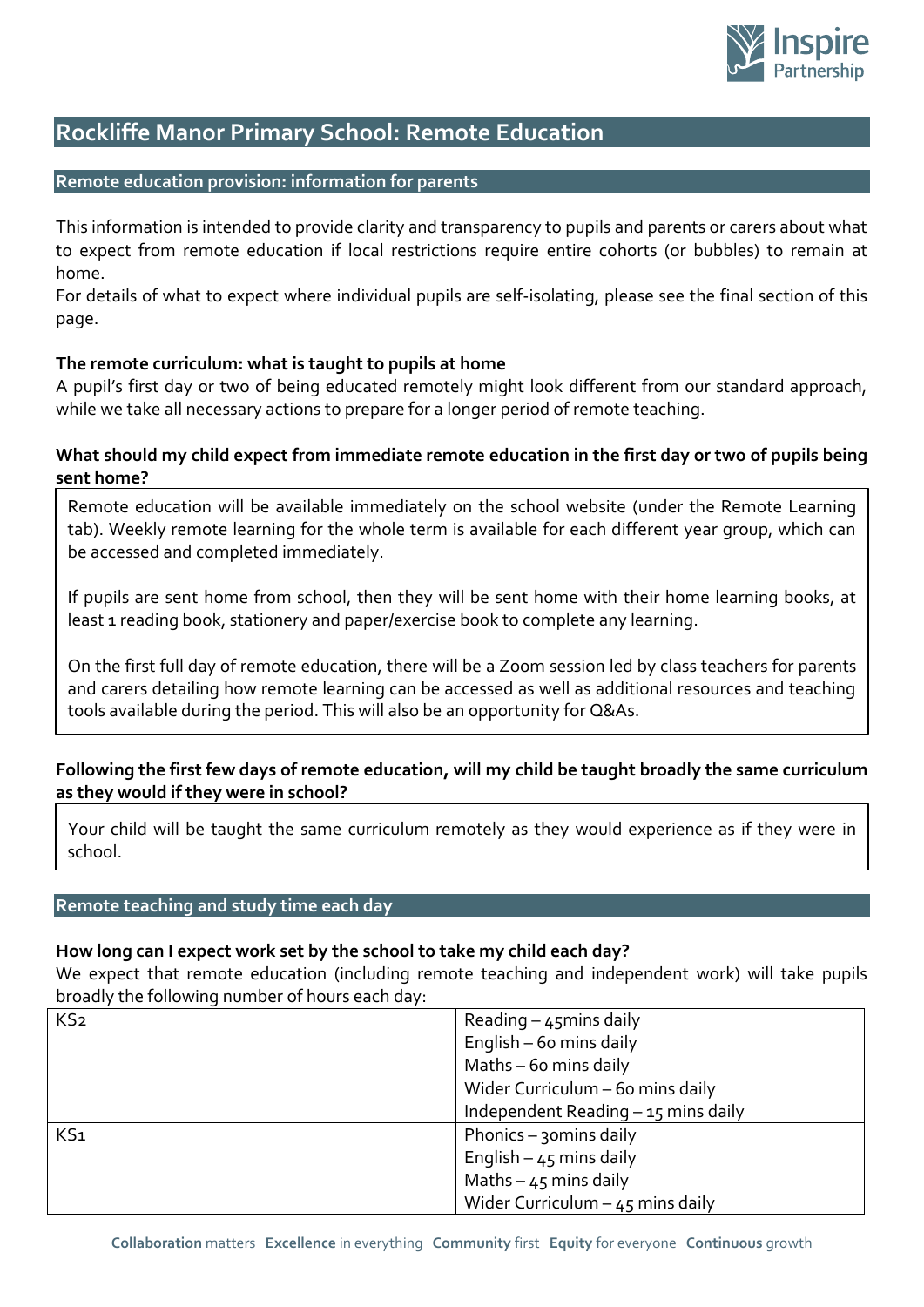

|                      | Independent Reading $-15$ mins daily                                                                                                                                                     |
|----------------------|------------------------------------------------------------------------------------------------------------------------------------------------------------------------------------------|
| Early Years Children | Phonics $-15$ mins daily<br>Literacy/Writing - 30 mins daily<br>Maths $-$ 30 mins daily<br>Independent or Shared Reading - 10 mins daily<br>PSED/PD/CLL/UW/EAD Activities - 1 hour daily |

#### **Accessing remote education**

## **How will my child access any online remote education we are providing?**

Weekly remote education for the whole term is available for each different year group. This is available on the school website under the Remote Learning tab.

Following the first full day of remote education, there will be high-quality teaching videos to support the learning of English, reading (phonics in KS1), maths and a wider curriculum subject. A new learning video for each subject will be uploaded daily onto Google Classroom (Years 1 to 6) and Tapestry (EYFS).

Teaching, feedback and Q&A sessions will available on a daily basis through the class Zoom calls. Class teachers will have shared the daily times of the class Zoom sessions.

## **If my child does not have digital or online access at home, how will we support them to access remote education?**

We recognise that some pupils may not have suitable online access at home. We take the following approaches to support those pupils to access remote education:

- Those children with social workers have the choice to take out a loan device to access remote learning. Please contact the school to arrange a loan agreement during the remote education period.
- Remote education can be printed out and collected via the main office to minimise the use of online access. Alternatively you can request for a home learning pack to be posted.
- Pupils can submit work via the main office and can call the school to leave messages and questions for teachers who can then get back to the pupils.
- Teachers and support staff will make contact with you if you are unable to access the learning online or digitally to discuss possible options including the use of loaned devices.

## **How will my child be taught remotely?**

We use a combination of the following approaches to teach pupils remotely: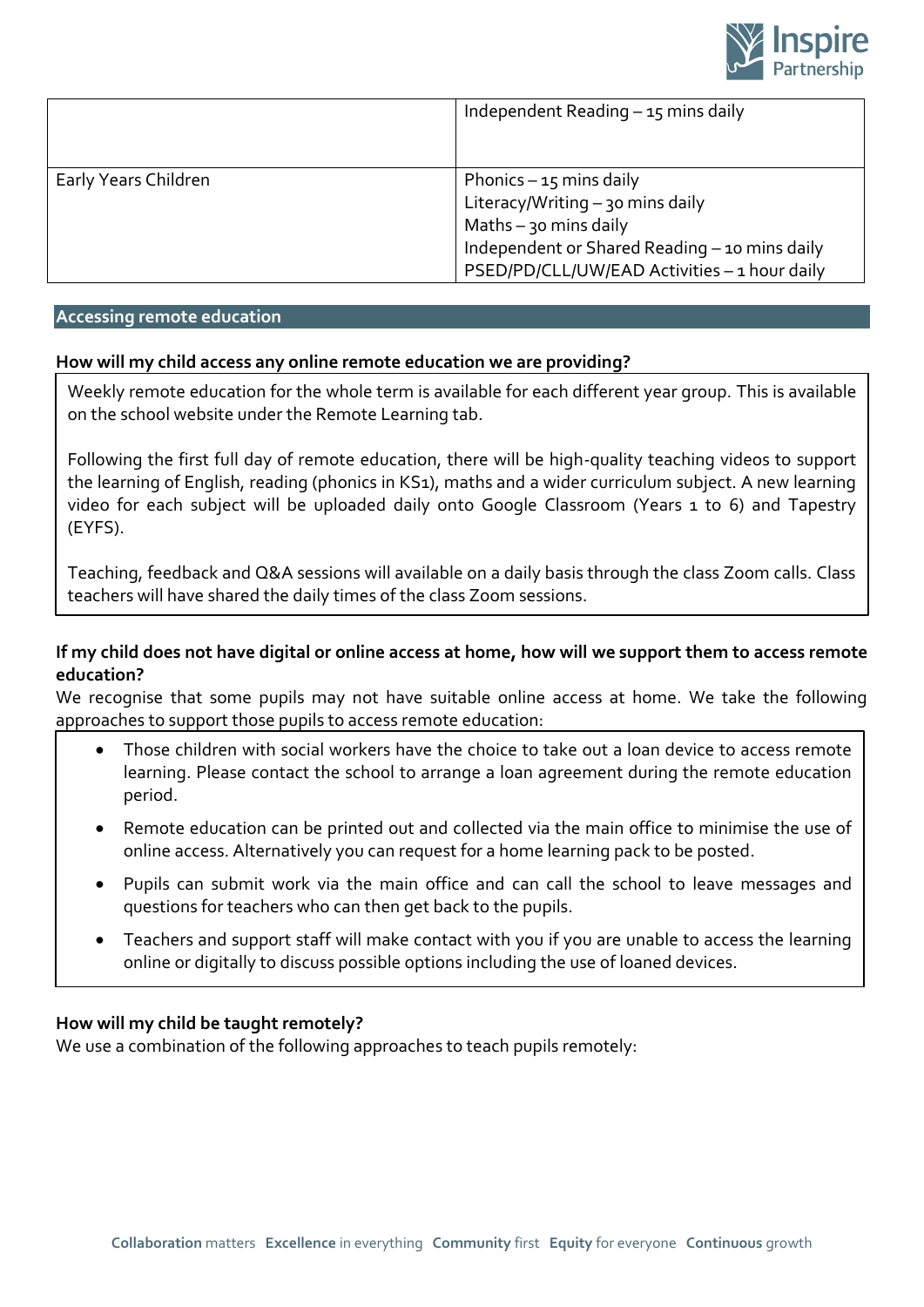

- Daily recorded teaching videos in English, reading (phonics in KS1), maths and a wider curriculum subject available on Google Classroom (Years 1 to 6) and Tapestry (EYFS).
- Online remote education produced by teachers is available on the school website under the Remote Learning tab (this can be printed out and collected for those who have limited online availability).
- Some lessons will include commercially available websites supporting the teaching of specific subjects or areas, including video clips or sequences (such as BBC Bitesize, Oak Academy etc.).

## **Engagement and feedback**

# **What are our expectations for your child's engagement and the support that you as parents and carers should provide at home?**

- All pupils should engage with remote education daily as if they were in school, with a minimum of a English, reading (phonics in KS1), maths and a wider curriculum subject (e.g. PE, science, history, geography or art)
- Parents/Carers should encourage their children to engage with remote learning daily. This can include routines to support your child's education (daily timetable at home), providing a clear and quiet environment to complete remote learning and supporting with any learning and questions.
- Parents/Carers can email class teachers directly on their email addresses to ask any questions or request a phone call by the class teacher.

# **How will we check whether your child is engaging with their learning and how will you be informed if there are concerns?**

- There will be daily communication via Google Classroom or Tapestry from teaching staff to to children to check their engagement with remote education. If phone calls are made by the class teacher, they may be made from withheld numbers.
- Learning can submitted via Google Classroom or Tapestry. Alternatively learning be emailed through the email address or tweeted to the classes' Twitter page. This information will be provided to parents.
- There is a planned Zoom call session each day. If there are engagement concerns, teaching staff will contact parents/carers to discuss this further.

## **How will you assess my child's work and progress?**

- Teachers will respond via Google Classroom to work which has been submitted.
- Teachers will respond to emails or tweets of work that are sent in and provide feedback.
- Teachers will assess and verbally feedback to learning on the daily Zoom call or directly via Tapestry (this may be individual feedback or whole class feedback).